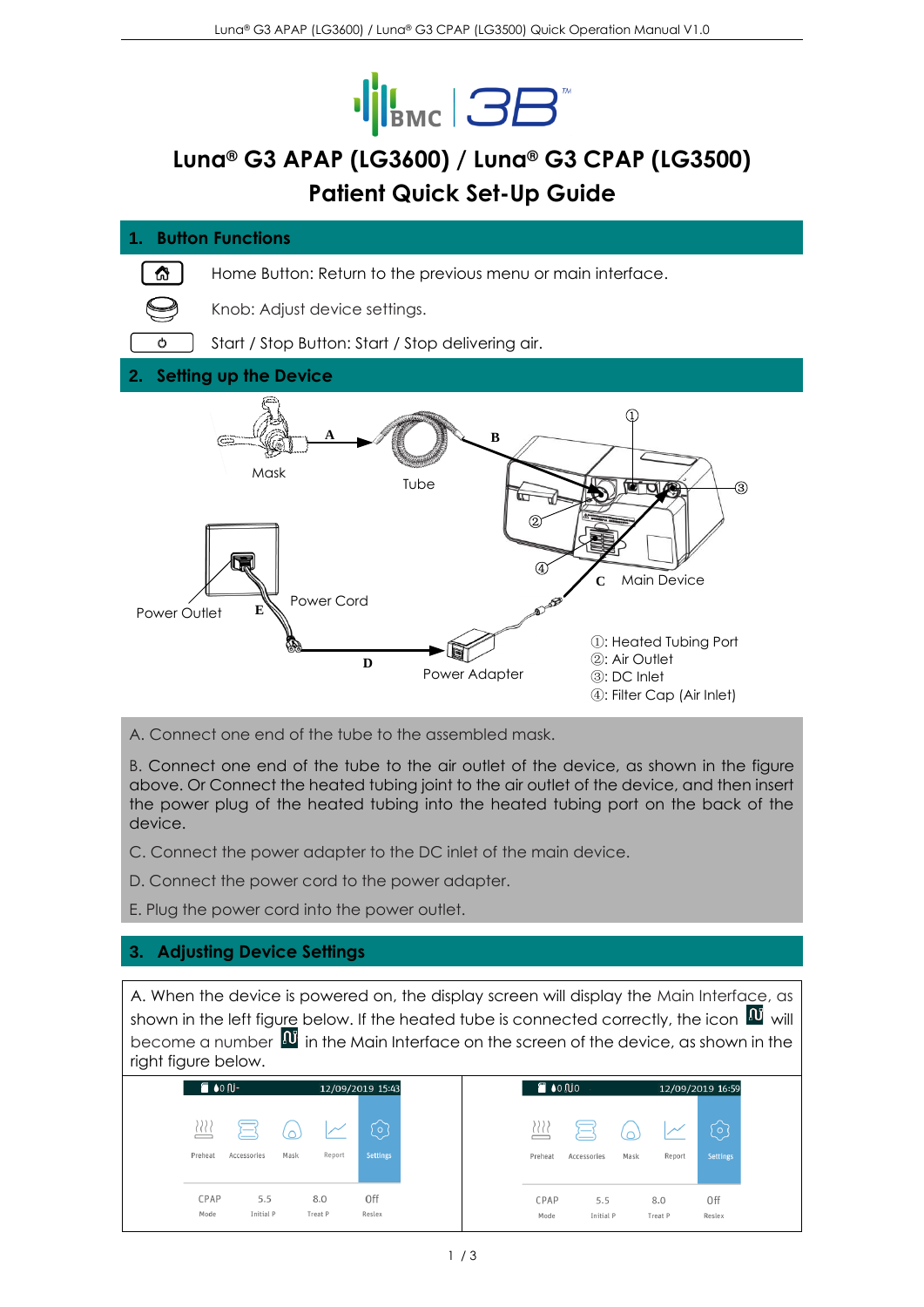

After you finish adjusting device settings and return to the Main Interface, press **the Start / Stop Button**  $\begin{bmatrix} 0 \\ 0 \end{bmatrix}$  to start treatment.